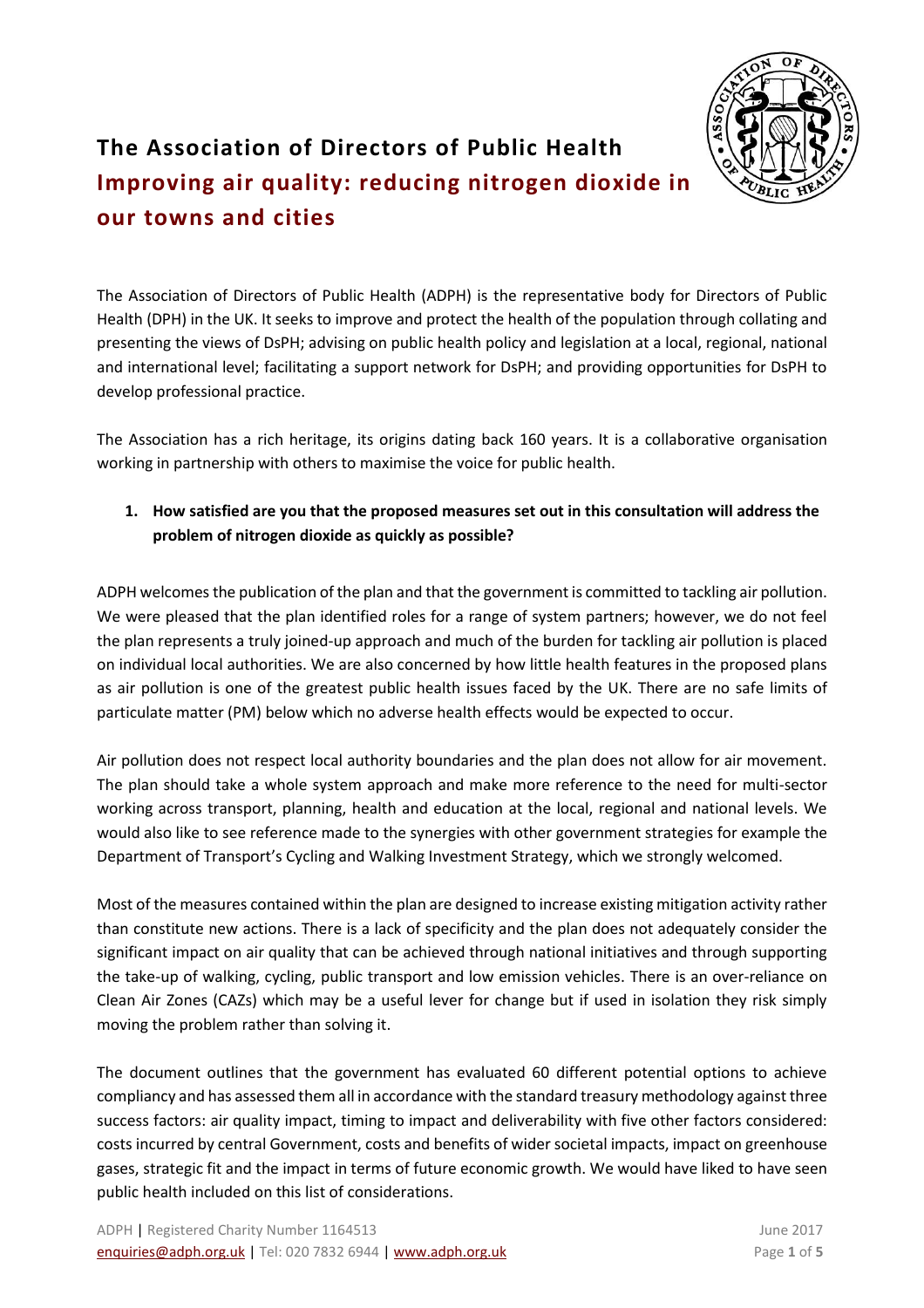

There are many examples of innovative and effective solutions being implemented internationally and much could be learned from fostering closer partnerships with

other countries on this issue. We would also have welcomed the inclusion of best practice examples from local authorities in England many of whom are already working hard to mitigate negative air quality impacts while increasing levels of active travel and creating healthy environments.

There needs to be a cross cutting review of the implications of the any suggested actions in the plan so there are no unintended health, health inequalities or environmental impacts. Formal evidence-based evaluations will support shared leaning and reduce the risk of waste and inefficiency.

Although nitrogen dioxide is the focus of the document it should be considered within the wider context of causes of emissions e.g domestic wood burners and boilers. Furthermore, nitrogen dioxide is not the only air pollutant that impacts negatively on health; other pollutants need to be considered and reduced.

**2. What do you consider to be the most appropriate way for local authorities in England to determine the arrangements for a Clean Air Zone, and the measures that should apply within it? What factors should local authorities consider when assessing impacts on businesses?** 

The framework was originally consulted on in November 2016 and ADPH responded to this. ADPH's key requests were as follows:

- Air pollution should be tackled on a national scale in a holistic way and central government needs to support the take-up of low emission vehicles.
- National schemes need to support wider change including initiatives such as Vehicle Excise Duty which reflects the impact of diesel vehicles on air pollution, a vehicle scrappage scheme or coloured stickers showing the emission group of a private vehicle
- Areas should be free to decide some measures based on local need, giving them the freedom to innovate, drive change and share learning
- Areas should be encouraged to implement multidisciplinary Clean Air Zone implementation groups including public health, environmental health, transport, planning, voluntary sector and public and commercial representation
- Long term schemes will need to consider the inclusion of private cars; the option to implement Clean Air Zones that extend to private cars, motorcycles and mopeds should be clearly given
- Taxis may need additional support to facilitate retro fitting and local areas may need to adjust for a longer implementation period for these vehicles
- Revisions to the minimum vehicle standards could be considered earlier than 2025 in the event of advances in vehicle technology or changes in health evidence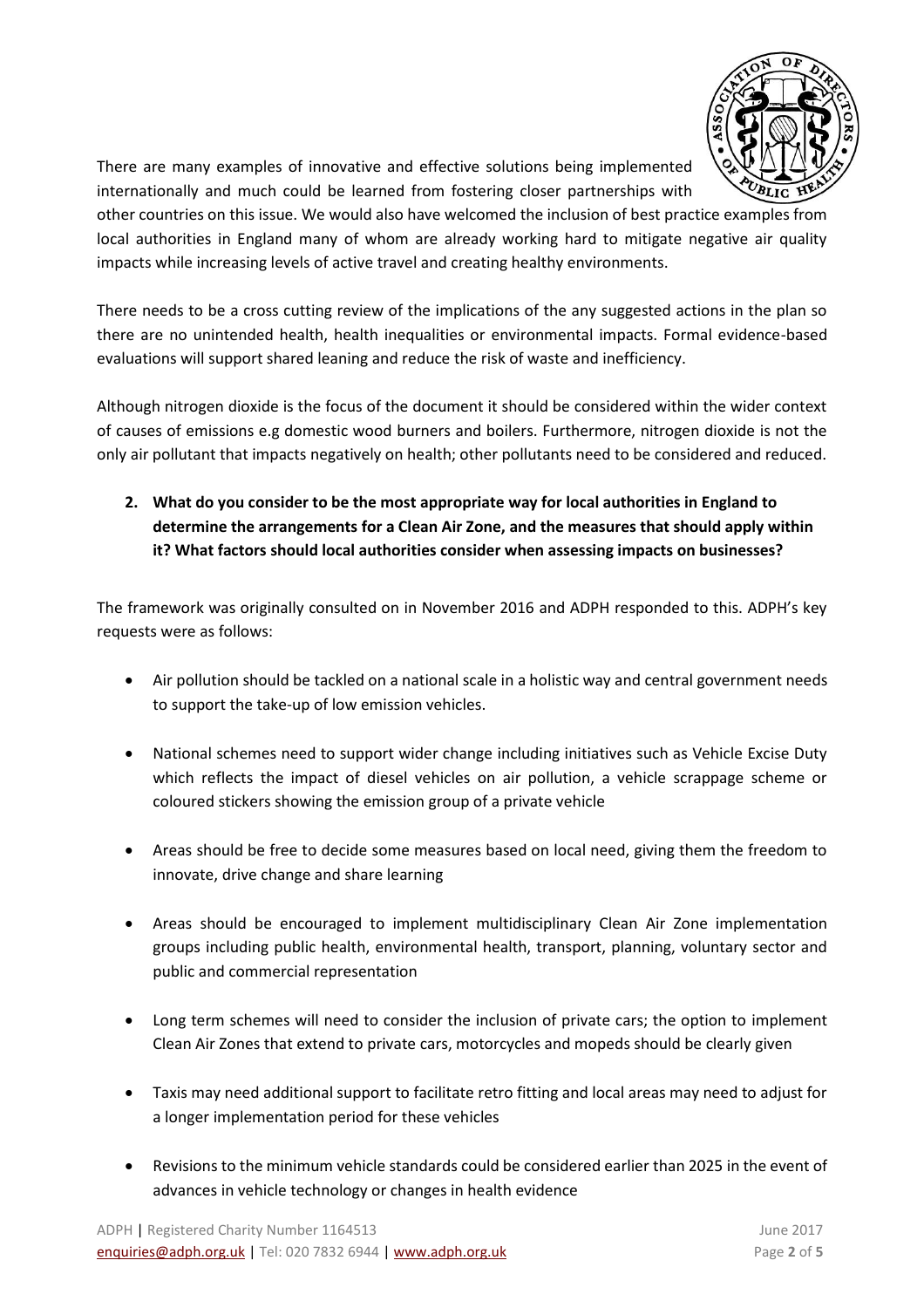

The plan allows CAZ exemptions to be set at a local level and allows flexibility over timing. Overall this is positive but it will create some challenges for businesses and

individuals driving between different CAZs if there are different time limits and exemptions in place and for the authorities concerned in signing and presenting such variations. Local authorities are likely to come under pressure from different groups to provide exemptions but the level of exemptions granted must be kept to a minimum if compliance is to be achieved.

When considering the impacts on business, local authorities should be sure to review the benefits to local business when measures that promote walking and cycling are implemented. The costs to businesses also need to be compared with the costs of not acting to reduce the use of motorised vehicles e.g. loss of productivity from staff sickness and absenteeism secondary to air pollution such as asthma, exacerbation of COPD and the impacts of obesity and type II diabetes on staff health which are partly driven by physical inactivity and sedentary lifestyles. Evidence suggests that those people who cycle to work take fewer days of sickness leave compared to those who do not, for example. People who arrive on foot are more likely to spend more money when visiting the local high street than those who arrive via car. The economic costs of congestion need to be considered (as do the costs of congestion on mortality).

**3. How can Government best target any funding to support local communities to cut air pollution? What options should the Government consider further, and what criteria should it use to assess them?**

**Are there other measures which could be implemented at a local level, represent value for money, and that could have a direct and rapid impact on air quality? Examples could include targeted investment in local infrastructure projects.** 

**How can Government best target any funding to mitigate the impact of certain measures to improve air quality, on local businesses, residents and those travelling into towns and cities to work? Examples could include targeted scrappage schemes, for both cars and vans, as well as support for retrofitting initiatives.**

## **How could mitigation schemes be designed to maximise value for money, target support where it is most needed, reduce complexity and minimise scope for fraud?**

Interventions to tackle air quality should be designed so that there are also clear benefits to the health of the population (co-benefits). These could include increasing physical activity and improving social connectivity and reducing social isolation, noise pollution, traffic injuries and community severance. Prioritising initiatives that maximise the benefits to both population health and the environment will represent best value for money for local authorities as well as having a greater positive impact overall.

The new plan states that the solution determined by a local authority must consider the economic and social impact - but gives no guidance or suggestion as to how this can be achieved. This is also the case in terms of how to handle displacement of emissions to other areas with the local authority and neighbouring authorities. Some guidance or steer from national government is required.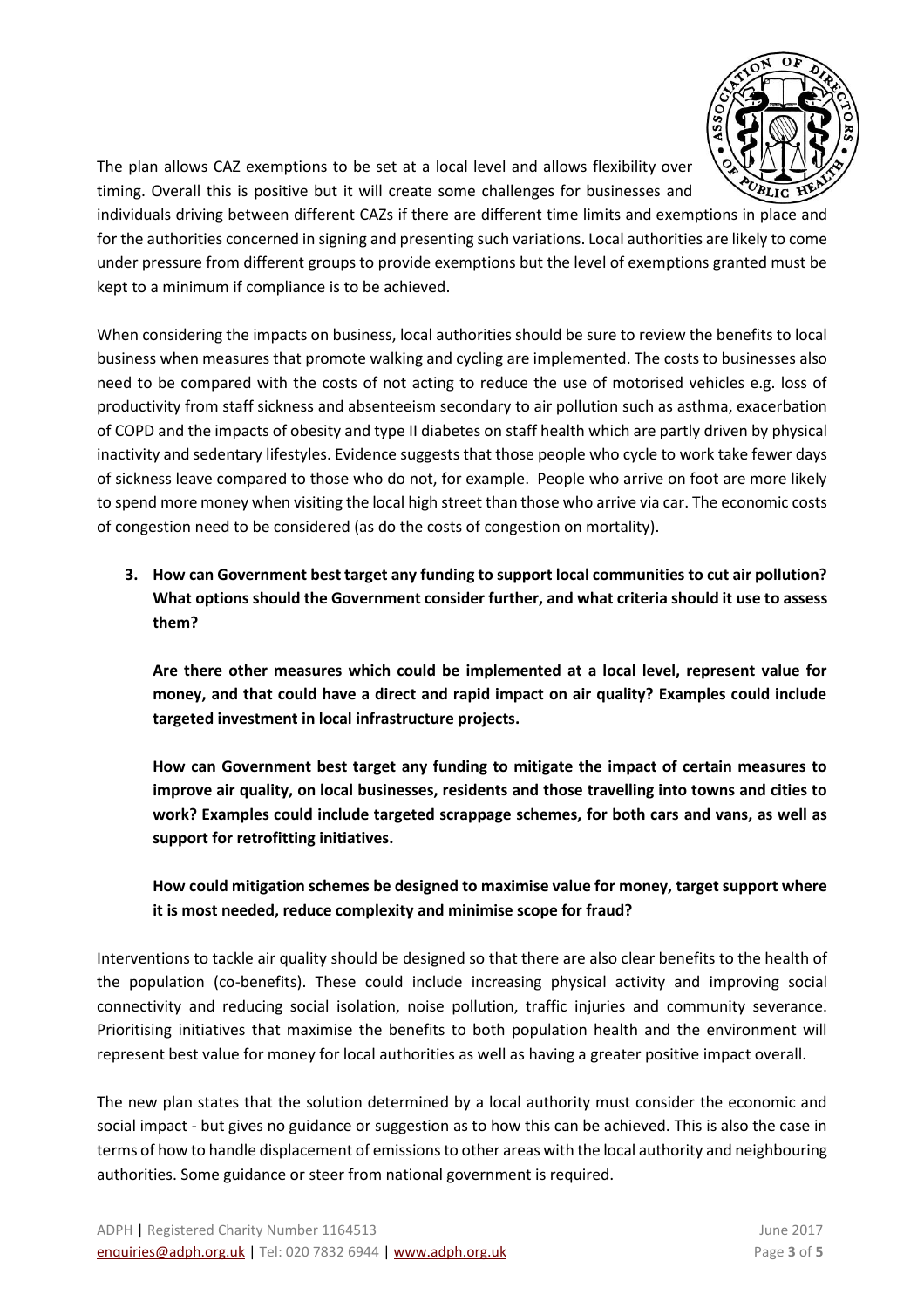

The plan refers to the following further work being undertaken which needs to continue and be funded correctly:

- Exploring changes to taxation (treasury to assess changes to vehicle excise duty, fuel duty and company car tax to create incentives towards less polluting vehicles)
- New mandatory emissions standards for non-mobile machinery (i.e. construction)
- Policy changes related to the use of red diesel in urban areas
- Funding for new junctions to help traffic flow
- Examination of impact of traffic calming where this might negatively affect air quality

Mitigation can also take place through the structure of the built environment by placing health at the centre of planning and transport policies, particularly in urban environments. Research indicates that the approach to city planning with the greatest potential to produce the largest health benefits is one where walking, cycling and public transport are supported by a safe infrastructure and given prioritisation over private motorised forms of transport. Wider pavements, trees and street furniture between footpaths and roads, and safe cycling infrastructure such as dedicated cycle lanes can all have a positive impact. We welcome the £300m investment from government as announced in the Cycling and Walking Investment Strategy. Investment to encourage active travel and improve public transport networks is vital for tackling air pollution.

The government should commit to a cost-benefit analysis of a national diesel scrappage scheme.

# **4. How best can governments work with local communities to monitor local interventions and evaluate their impact?**

Interventions can be evaluated by longitudinal studies on local AQ/PHOF profiles There needs to be a greater emphasis on partnering with academia to evaluate the impacts. There also needs to be greater recognition of the need for research and evidence to be translated into policy.

#### **5. Which vehicles should be prioritised for government-funded retrofit schemes?**

Essential vehicles and public transport vehicles should be prioritised for retro-fit schemes. For example – taxis, buses, HGVS, and refrigeration units on LGV and HGVs.

# **6. What type of environmental and other information should be made available to help consumers choose which cars to buy?**

There needs to be greater communication with the public about the potential health impacts of choosing to commute via car in comparison to by active travel.